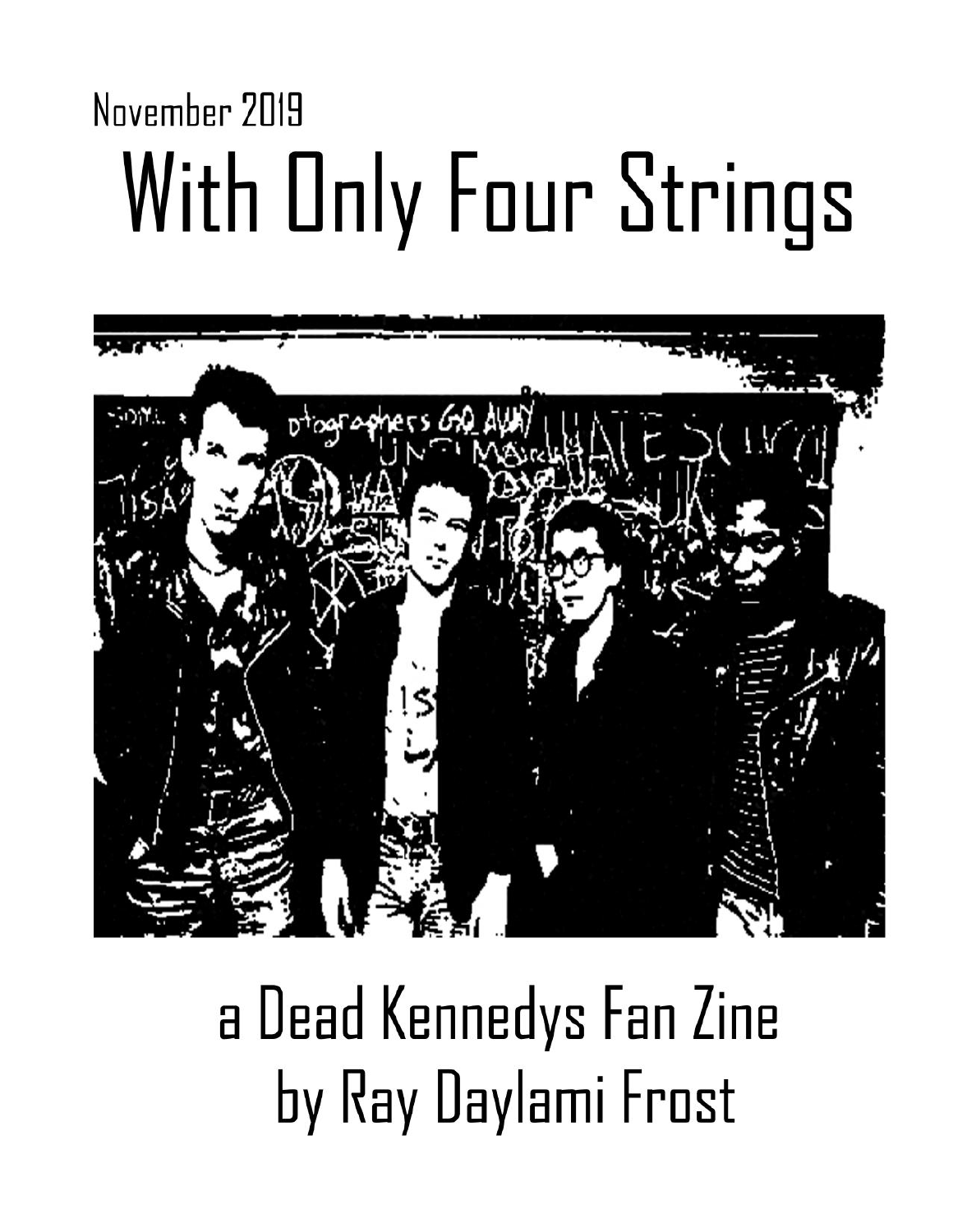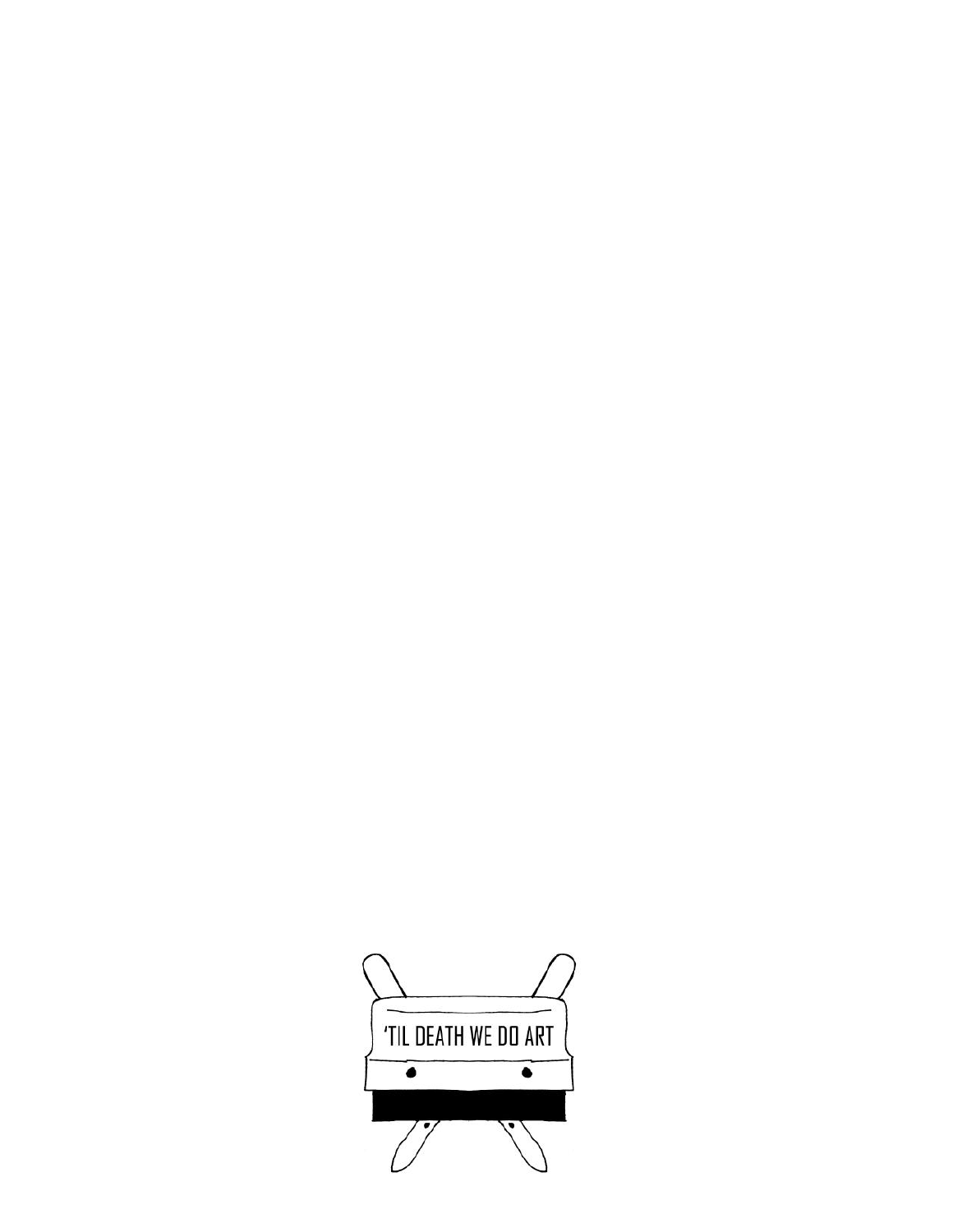"With Only Four Strings"

Klaus nudged his companion. "Jello, is Ray still on his side?"

Jello rolled over, kneeling on the bench seat, and looked into the back. It was hard to make anything out in the windowless van. In the pale moonlight coming through the back window, he was able to identify their guitarist, curled up on the equipment. "Yeah, he's still on his side."

"Good." Klaus hadn't even opened his eyes.

Having fulfilled his duty, Jello slumped back on the seat next to Klaus. "Next time, let's not be so cheap and rent a motel room." He closed his eyes, pulling his leather jacket over himself as a blanket.

Klaus chuckled. "Next time, let's actually make some money. Get some sleep this shift. Tomorrow, we still have a set to play."

\*\*\*

"Buzzbomb, Buzzbomb, macho appeal," Jello sang and broke out laughing.

"Gross, you say, that's how I feel." Ted finished and started laughing too. Ray shot them a dirty look in the rearview mirror. "Fuck off."

Jello paused a moment. "You wanted to last night, but you were too drunk."

"Hey," Klaus said, "don't distract the driver." Especially since the driver had a terrible headache.

Ray turned into a dirt lot behind a rickety wooden building. The Silver Spur. Like every other bar they had played, it didn't look like much, let alone a place hosting a punk show in a few hours. Ray pulled Buzzbomb the van up near the "stage entrance."

"Here we are." He looked over his shoulder at Ted and Jello. "The Silver Spur. Maybe it's not a honky-tonk."

Jello sneered wickedly. "Maybe."

"Let's find out," Ted said, getting out of the van. He and Klaus went over to the "stage entrance" and knocked.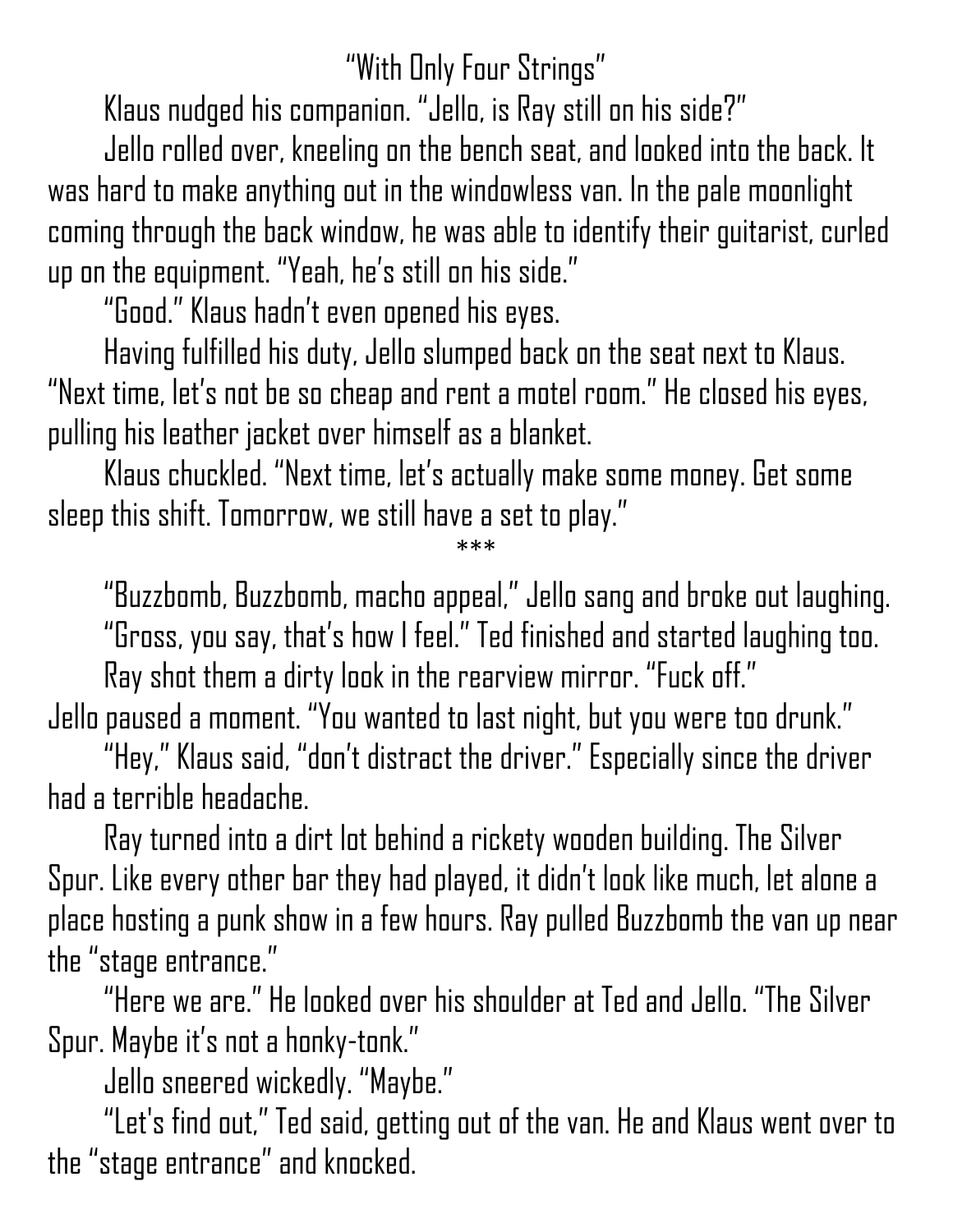After a minute, a startled middle-aged blonde, clearly the bartender, opened the door.

"Hi." Ted waved. "We're the DK's. Your manager booked us for tonight."

The bartender looked them over. The boy talking to her and the bespectacled man next to him looked normal enough, but their band mates; the tall, slender brunette and the stocky boy with spiked black hair; were far more aggressive looking than their musicians usually were. But booking wasn't her job. She checked the list on the wall next to the door. The DK's were on it. "Okay," she said, propping the door open, "The stage is straight ahead."

"Thank you." Ted forced his tan hand into hers and shook it.

"Let's go get the gear." Klaus headed back to the van to help Ray and Jello unload the equipment.

As they set up and began their sound check, Ray surveyed the Silver Spur. The wood-paneled walls were decked out in "old West" memorabilia and the bar stools were covered in brown and white cowhide. A mechanical bull was shoved in one corner with an "out of order" sign crookedly taped on. Definitely a honky-tonk.

"Ray, we should play 'Rawhide.'" Klaus grinned and raised his eyebrows in an imitation of Jello's signature grin.

Ray laughed. "Probably. It'll be the only one they know." He fiddled with the knobs on his amp. He was regretting his 'If you love God, burn a church' sticker and the big 'DK' drawn on in white paint. "Let's play one to warm up."

Jello finished crudely wiring in his cheap P.A. and shrugged. "'Kepone Factory'?"

"Alright." Ted began tapping in on the drums.

Jello walked up to the mic. "K-E-P-O-N-E. A tasty little chemical that gives you crossed eyes and you can't come anymore."

"Are you ready?" Klaus plugged in.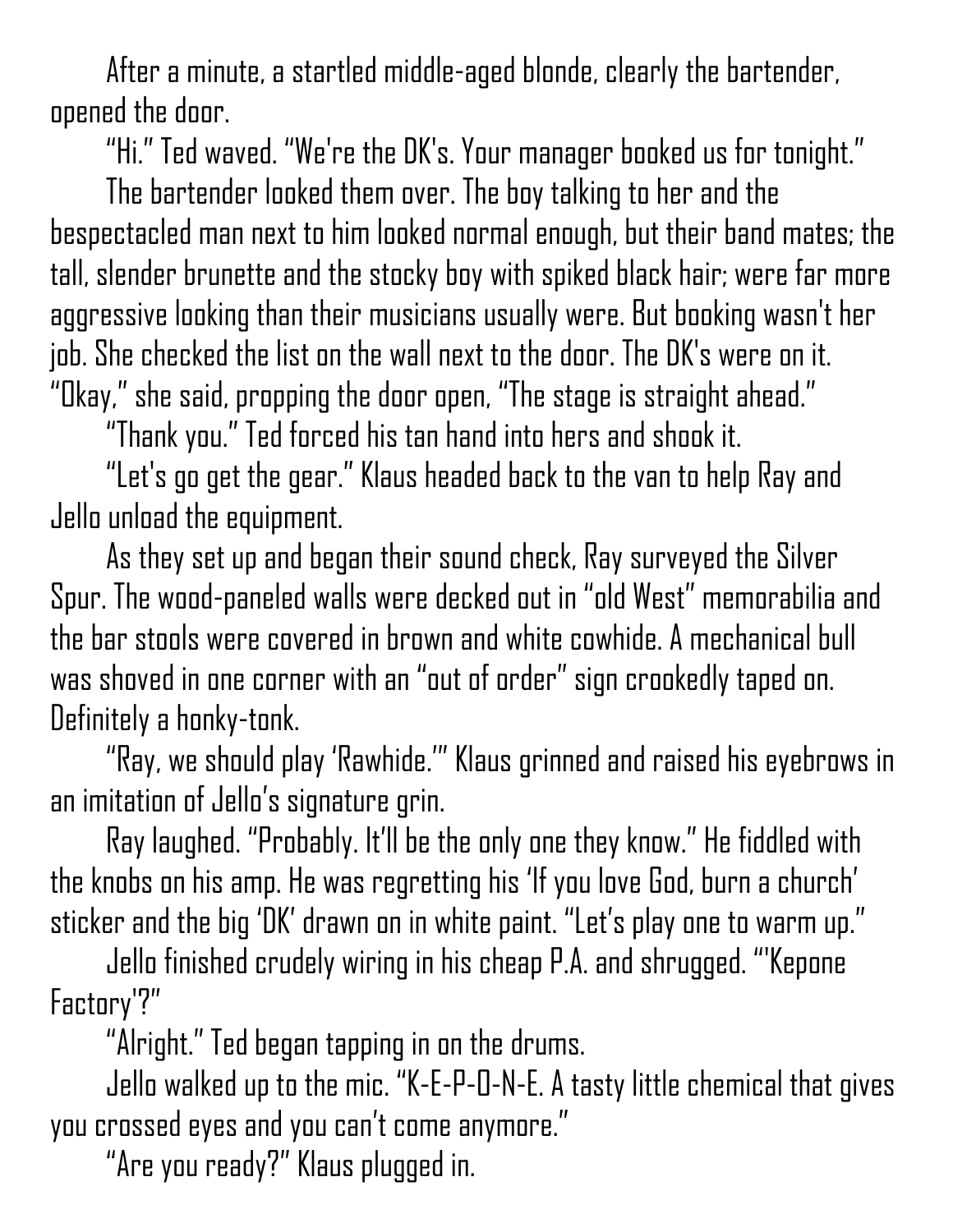"Oh, come on," Ray sighed, "or fuck off."

Ray smiled at Klaus across the stage, counting in the bass, as he launched into his shred.

They barely got through one bar of the intro.

"Hold it," Jello said, "Too slow." He relished the moment when they all stopped at the same time.

Without missing a beat, Ray, Klaus and Ted broke back into the song at a conventionally unprecedented thrash. This 'too slow' crap was becoming Jello's signature with this song; he pulled it almost every time they played it.

\*\*\*

Jello wiped his forehead with his hole-filled t-shirt. "We should ask them to turn up the heat. We're too cold."

Ray laughed. "You've got some grapes."

"Klaus, tell Ray where to put his grapes."

Ever the mediator, Klaus deadpanned, "In the fridge!"

"Klaus, no!" Jello gave him a mock-serious cross look.

The bar's manager walked in to find three punk boys and a bespectacled older man on his stage. "What the Hell are you doing?" Clearly this was not the kind of band he thought he'd booked.

Klaus grinned. "We're having a wonderful time here."

\*\*\*

Ray walked to the liquor store he saw on the way into town and bought a twelve-pack of Sierra Nevada Pale Ale, which was now sitting behind his amp on stage. A few empty bottles littered the stage, but they hadn't done much for his stage fright. The crowd was better than expected; there were more punk teenagers and newcomers than rednecks in trucker hats. They seemed to feeding off the band better than the crowd in Corvallis.

They'd played quite a few shows in San Francisco before embarking on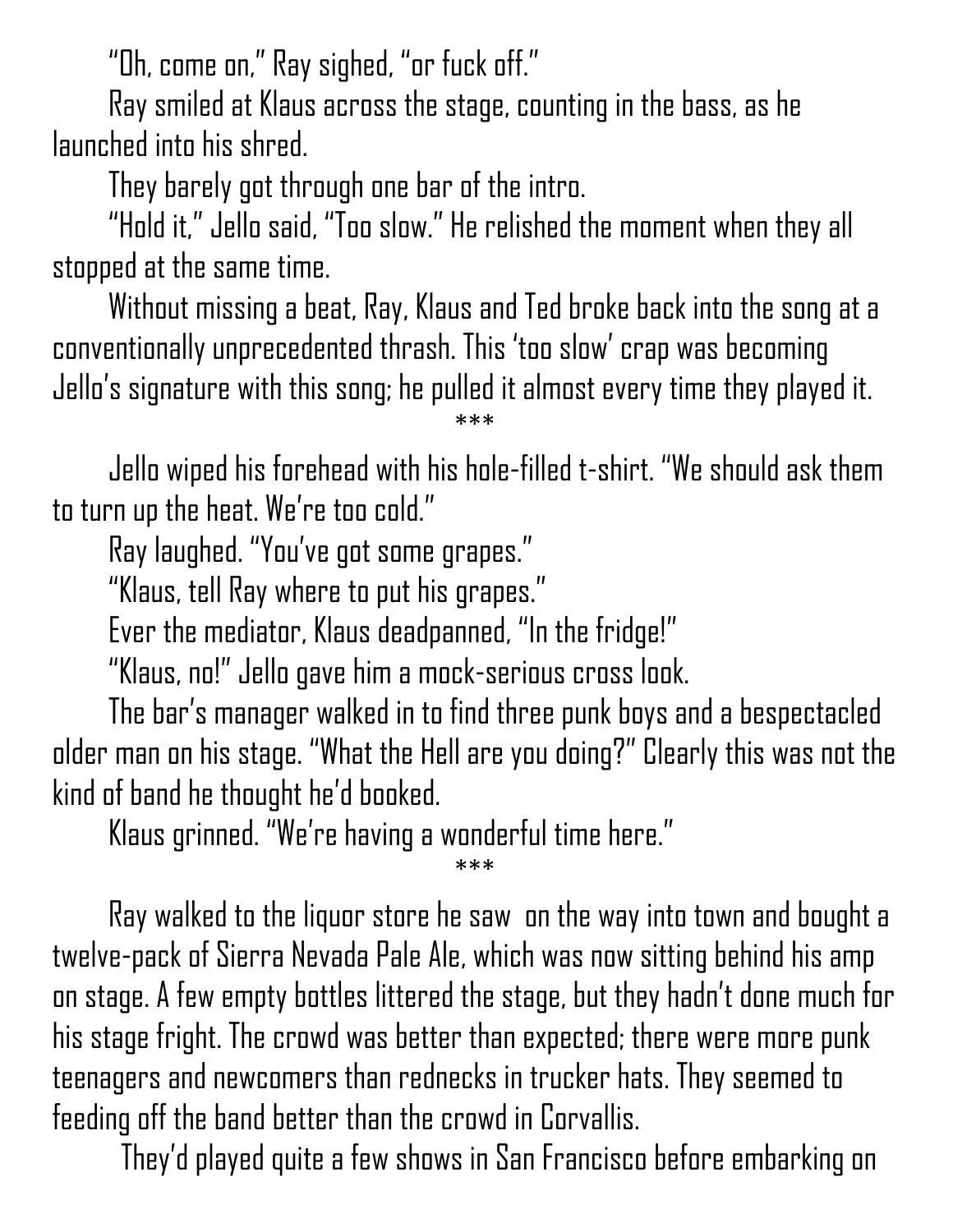their very first tour. Ray and Klaus knew the drill by now. Kids would just climb onto the stage and dance until they were pushed off by others or herded away by Jello. Jello encouraged this by jumping down into the crowd and wandering as far as the mic would allow. Ray and Klaus stuck to the edges and the back of the stage, ducking in and out of the stage lights.

As Klaus played, he watched Ray for cues and to see how he was doing. Every now and then, when he saw Ray slumping over his Strat or swaying more that usual, Klaus crossed the stage, back turned to the crowd, under the guise of verifying what the next song would be. "You okay?"

Every now and then, Ray nodded without looking up. "Yeah." The thought of looking at the crowd made his stomach turn.

Near the end of the set, Ray peeled his axe off and ran back out the backdoor. His Strat landed face up; the strings struck and still ringing, something almost like a bar chord, through the amp.

Ted and Jello both looked at Klaus, but continued with the song. Klaus set his bass down, letting it ring through the amp too. He found Ray kneeling on the concrete steps outside, hurling beer.

Klaus put his hand between Ray's shoulder blades. "You're okay."

Ray spat holding the edge of the step to hold himself up. "I fucked our set up."

"You're fine."

Ted and Jello were standing in the doorway. Klaus looked over his shoulder at them.

"How's Ray?" Ted mouthed.

"Okay."

Jello handed Klaus a milk jug, partially filled with water. "Then get his ass back in here for one last song."

Jello and Ted went back in. They could hear Ted idly drumming and Jello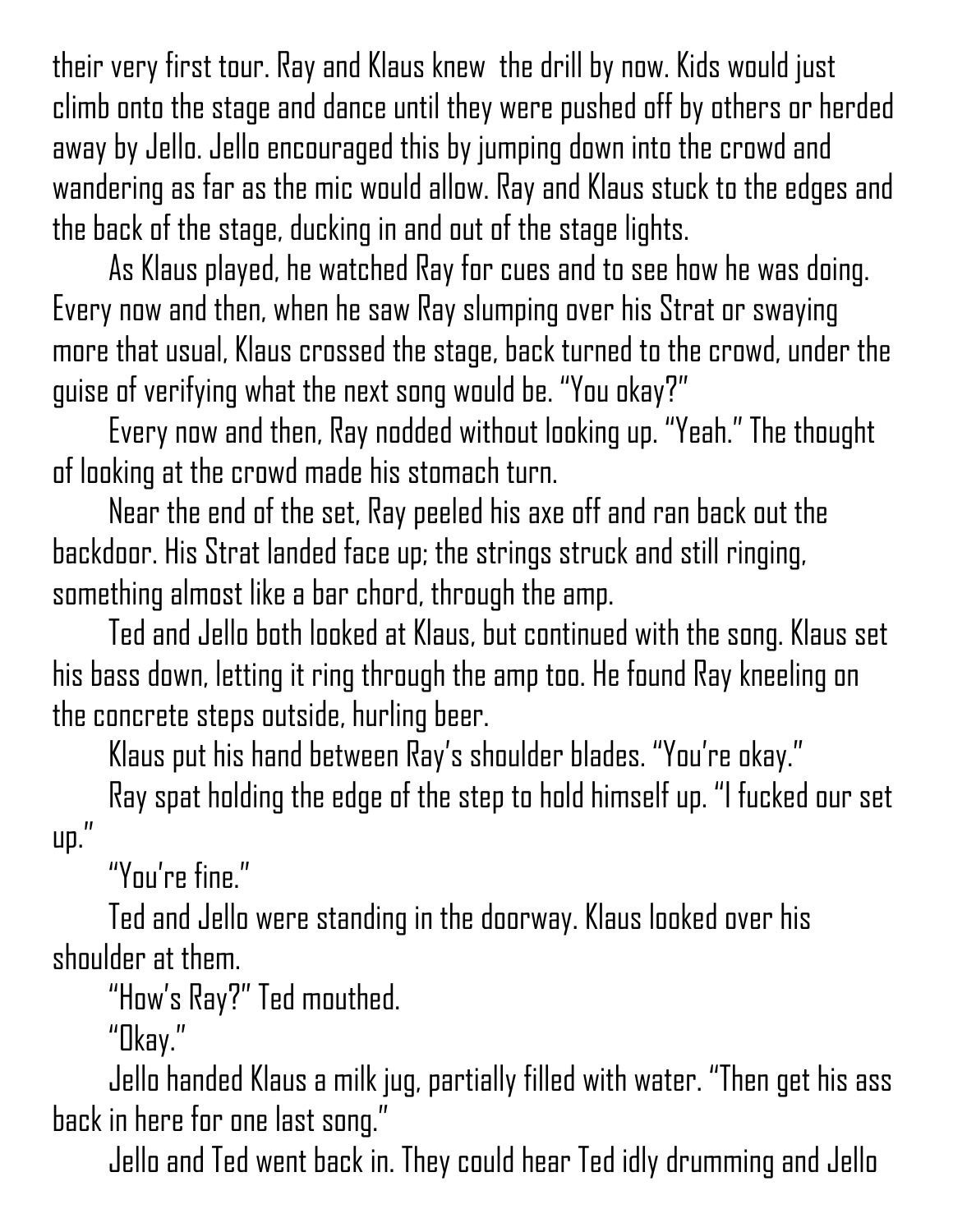heckling the crowd.

Ray sipped the water. "We fucked up 'Forward to Death,' thanks to me." "No."

"Yes."

"The ringing sounds fucking awesome. We should finish 'Riot.' We can write it the song."

Ray forced a smile. "Okay."

Klaus stood up, offering Ray his hand. "Let's go play 'Rawhide.'"

Ray took his hand, swaying a little. "All right."

After their very brief encore, Klaus and Ted began to load their gear into the van, since they were the road crew.

\*\*\*

"Jello, keep an eye on Ray." Klaus directed him toward the alley outside the bar.

Ray had slunk off, probably to take a piss or throw up, but Klaus was worried. He'd counted nine empties rolling around the stage.

Jello rolled his eyes.

"Seriously," Klaus said.

"Fine. I'll fucking babysit him *again."* Jello jumped off stage and became invisible in the crowd of drunk teenagers. They were barely younger than the band, save Klaus.

\*\*\*

Ray leaned against the side of the bar, resting his forehead against his forearm. "Fuck." He realized he'd just pissed all over the toes of his Docs.

"You're in that band, huh?"

Ray zipped his jeans up, before looking for the source of the voice. Two guys with trucker hats were headed toward him. "What?"

The big redhead said, "The band that just played the Silver Spur."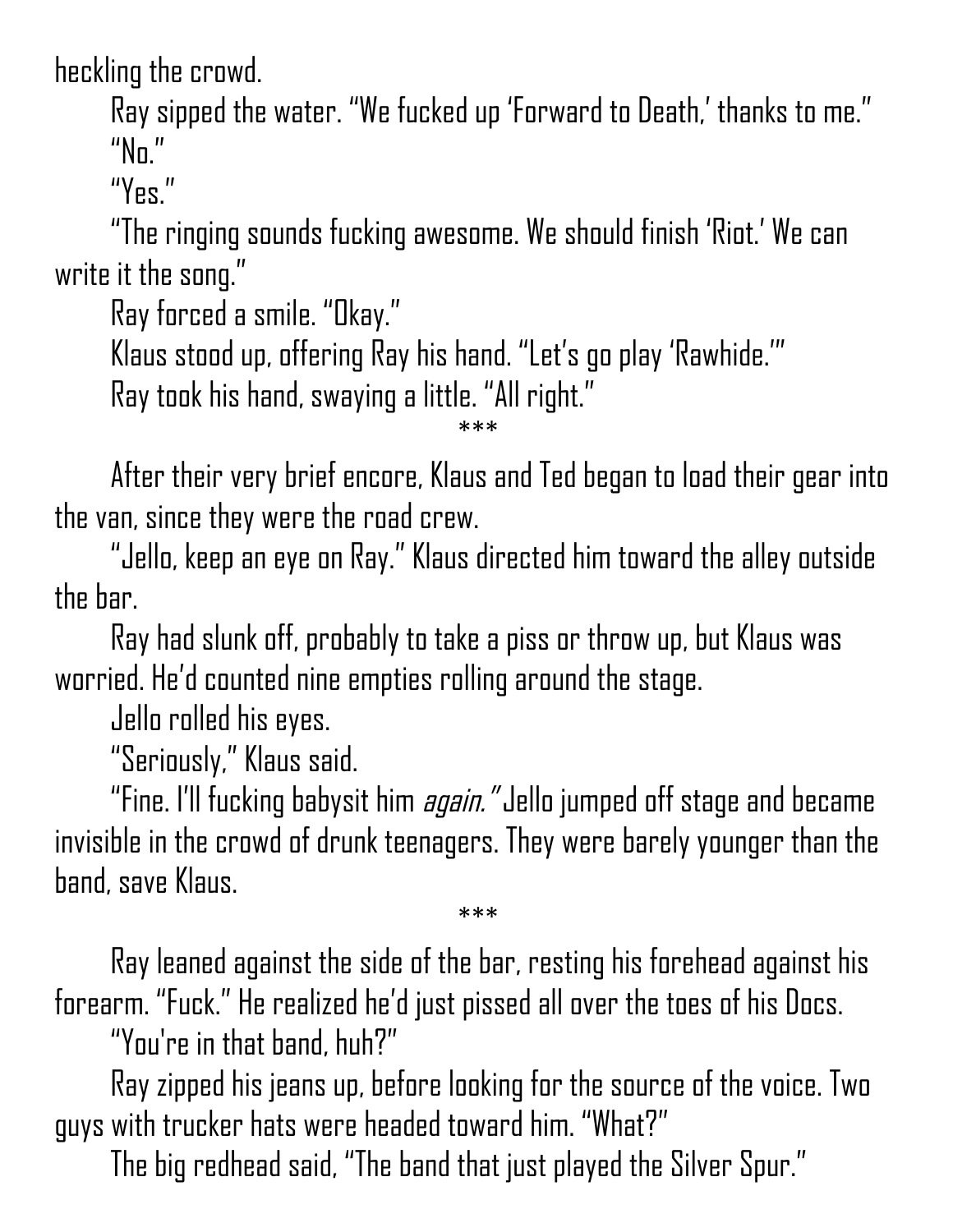Ray blinked helplessly. "Yeah."

"That last song you played, 'Rawhide.'" The bearded one was close enough to smell the chewing tobacco. "We loved that one. You guys did a *great* job with it."

Ray laughed. "Thanks. We have a good time with it."

"You know any other country songs, boy?" The redhead asked.

"No." Ray shrugged. "But, country songs are stupid simple, so it would be easy to learn more."

"You calling us simple, boy?" The bearded one asked, cornering Ray.

"No." Ray tried to sober up, to see a way out of his position between the rednecks and the wall. Now that it clicked, he realized this was the same cat and mouse game jocks used to play with him back in the high school locker room. The big redhead pinned Ray to the wall with both calloused hands. "I didn't mean any offense." Ray's body may have been toned from years of surfing, but nine beers in, those muscles were about as useful as sacks full of ground meat.

When Jello got to the alley, Ray was slumped against the wall with his sleeve pressed to his nose. In the dim streetlight, Jello saw blood running down his wrist. "Ray, you fuck up." Jello sighed. "What happened?"

\*\*\*

Ray's voice was muffled, nasal, and a little cracked. "Rednecks." He knelt in front of him. "Jesus, you've got to stop pulling this shit." "Like I fucking enjoy it."

Jello rolled his eyes. "You okay?" He stood up, offering Ray both hands. Ray gripped Jello's muscular forearms and pulled himself up. "That fucking hurt." He shut his eyes, took a deep breath. "Yeah, I'm okay." "Good. We need you for tomorrow night, you jackass." Jello walked alongside Ray to Buzzbomb. Ray fumbled to unlock the door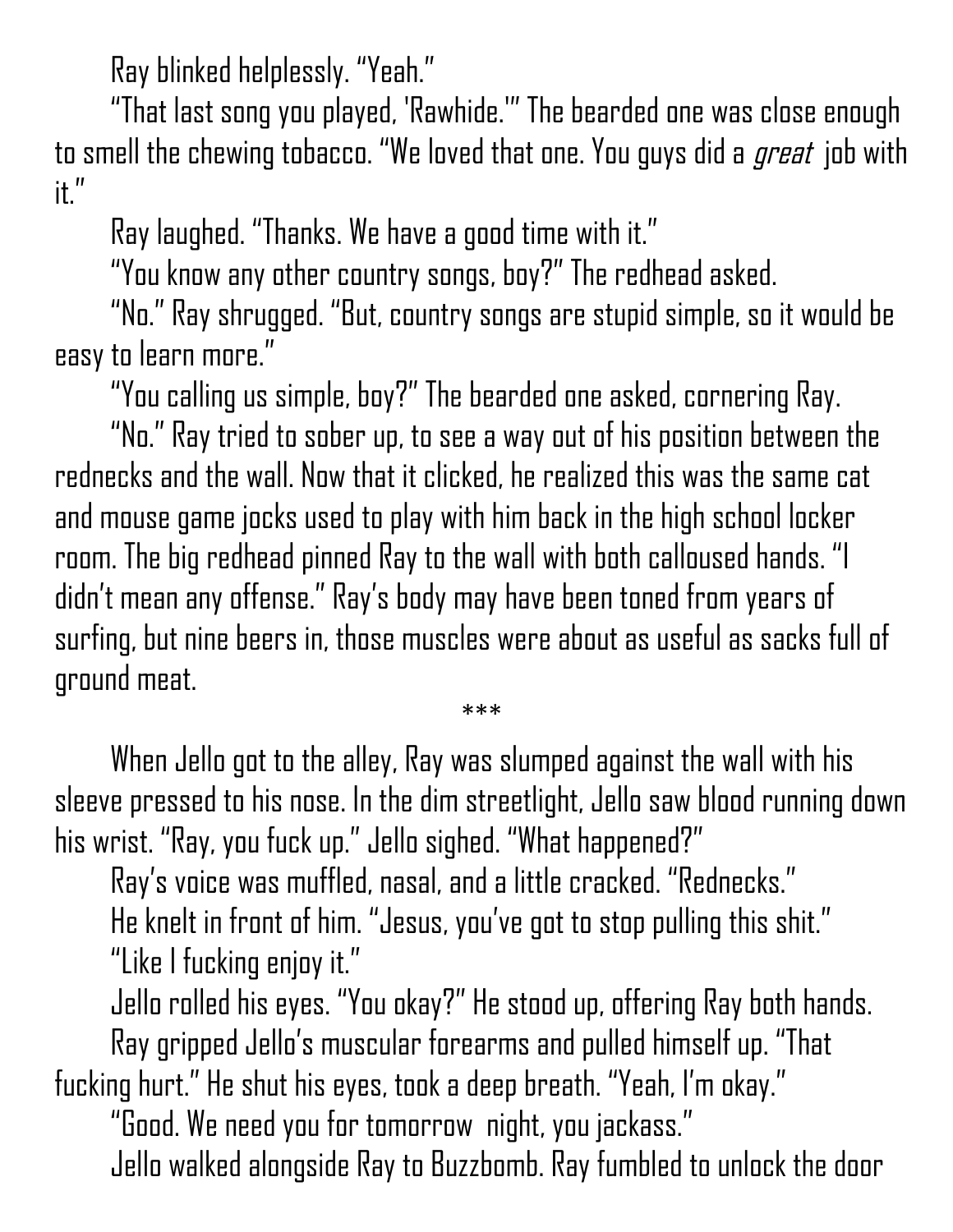and slumped into the passenger seat.

\*\*\*

Klaus locked Buzzbomb's double doors in the back, assured that Ray was safely on his side on top of their gear. Ted had moved into the passenger seat and promptly fallen asleep. Klaus leaned against the van and lit his cigarette. "It's good to be landed for the night." He looked around the area as not a single car drove by. "At least this is a peaceful spot."

Jello lit his own cigarette. "At least."

"Tonight went okay." Klaus flicked some ash. "Better than expected."

"Still not like the shows back home."

"Yeah, but we need the exposure and a bigger following to get a label to take us seriously." Klaus blew smoke.

Jello took a long drag. "With Ray's bullshit, I'm not sure anyone will take us seriously." Jello flicked ash toward the highway. "He can't keep being so fucking stupid. It looks bad to have him like that on stage."

Klaus elbowed Jello. "Don't be so hard on him. He's had it rough." "So?"

"He's scared."

"He needs to take this shit seriously."

"He does." Klaus took a drag and looked at Jello. "This is all Ray has. There's no safety net for him like the one you have, Jello. He's afraid of fucking up and losing everything."

They both knew that Jello's rich parents would bail him out if he needed it and that Ray had declined a scholarship to be in the band, putting his last cent into this tour. Klaus hoped that Jello hadn't forgotten that it was  $Ray's$ ad they had all responded to because Ray was the one dying to be in a punk band.

Jello ground his cigarette out in the dirt and got into the van, slumping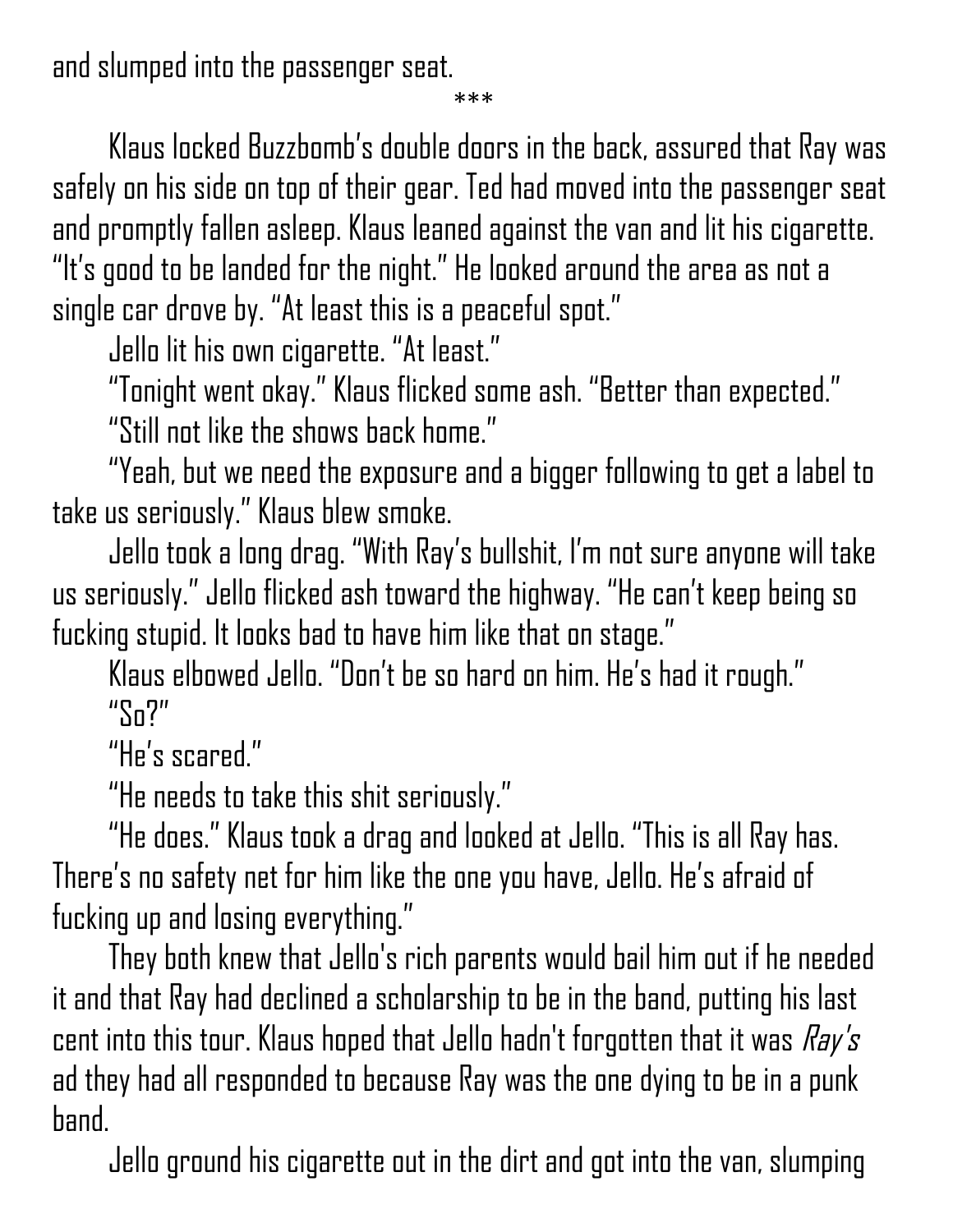into the bench seat. He closed his eyes and pretended to sleep. Klaus got in the van. He looked over the seat at Ray and pulled his leather jacket back over him. Then, picked Jello's jacket up off the seat and draped in over the singer.

\*\*\*

"I can't get over this." Jello sighed.

Everyone in the band held up glass tumblers filled with water. It was illegal to drink alcohol on stage in Portland. They'd barely arrived with time to get set up and do a very brief sound check, let alone figure out a way to smuggle booze on stage or drink before the set.

"It's the water, not much more," Jello sang, almost at the top of his range.

Ray stared out at the crowd as they went into "Drug Me." They looked shockingly like the crowds back home. It felt like set at the Deaf Club or the Fab Mab; there was even some pogoing and slam dancing going on. This was okay. He did his best to watch his hands, not the stage floor.

By "Kill the Poor," Ray was exhausted, so he played sitting on his amp. He wanted to be back home, so he could sleep in his bed again. Everything ached. When he stood up, he still watched his hands, avoiding the audience. But, Klaus caught his eye and smiled. The set was going well. He felt his face get hot, not just from the stage lights. Every note was worth it, nerves and all.

"Chemical warfare!" Jello jumped into the crowd, almost free falling, since this stage was high.

\*\*\*

Ted was drumming at time and a half compared to the bass-line. Jello climbed back on stage and broke out some of his wildest antics. This was their full swing.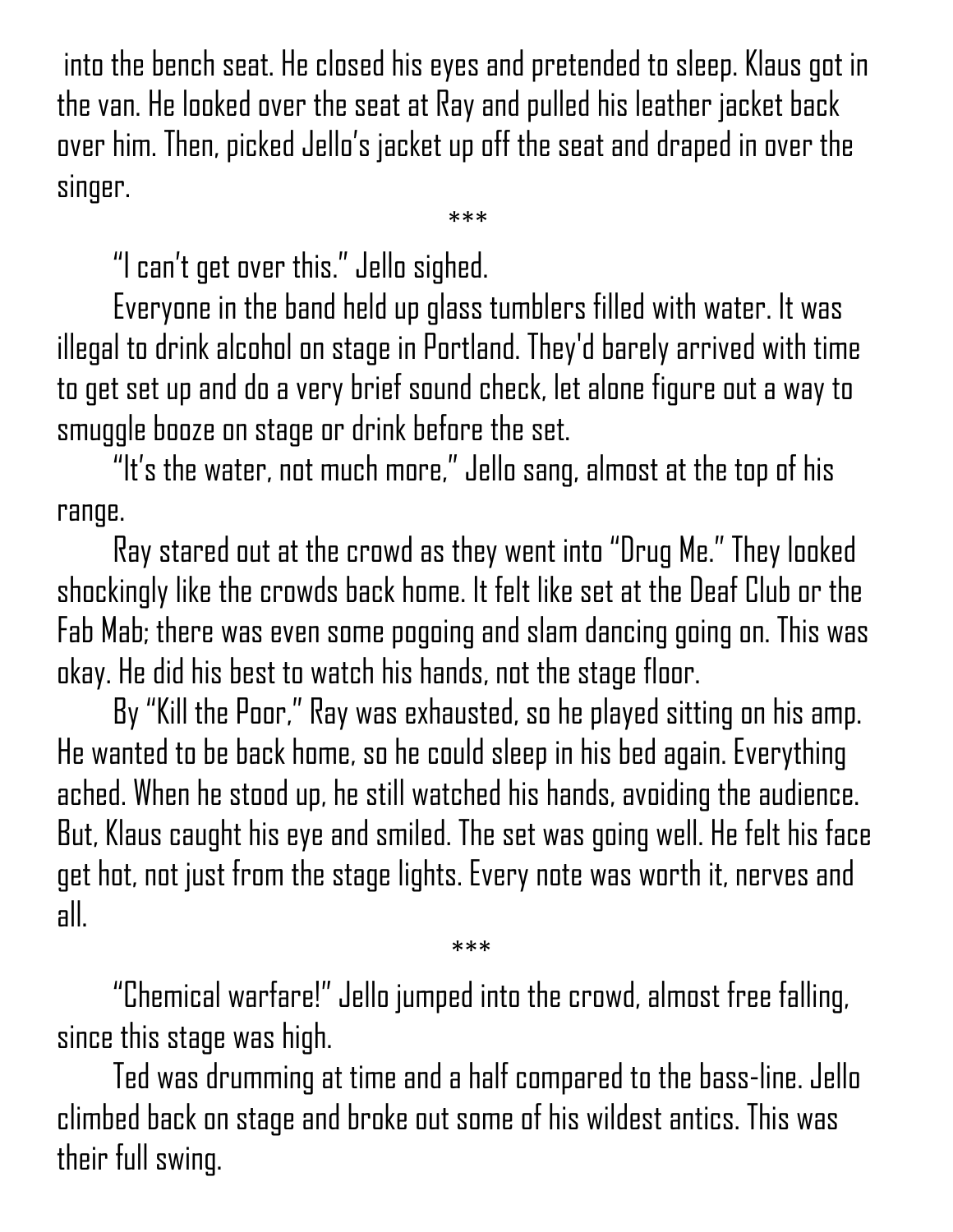But, midway through the song, a snap reverberated through Ray's amp. He headed off stage, axe in hand.

"Ray's guitar broke." Jello paced the stage. "Now, he won't play 'Rawhide.' He won't play anything."

There were no tools backstage, but in his guitar case, Ray found one string. High E. Exactly the one he needed. He struggled to get the broken string off.

"And they got out their clubs and ran after me, yelling, 'We're gonna kill you, you goddamn faggot!'"

Ray smirked. Jello was telling that fucking story about the time he'd come to Portland alone and had encountered his first rednecks.

"So, this is Oregon, huh? Tolerant Oregon?" Jello turned away from the crowd and crossed the stage. "Ray, are you done with your guitar yet?" He was still shouting into the mic.

Ray threw the broken string at Jello. "No."

"He isn't done yet." Jello engaged the kids up front, asked them what high school they went to, while Ray got the string on.

After a while, Ray came back to Jello's sneering face. "And here he is, our reclusive guitar tuner, Ray Valium."

Jello demanded a hat and some kid threw a teal beanie at him, so he put it on and they played "Rawhide," even though this had ended badly in Salem. Ray felt so good that he went from the ending riff of "Rawhide" to the intro to "I Kill Children" without stopping.

"Bye," Jello began to head off stage, but Ray kept playing. Klaus and Ted were playing along. "Well, maybe not."

Midway through the solo, Ray suddenly stopped.

Jello glanced at Ray's guitar. He turned to the crowd and said, "God, another broken string. It's probably the same one."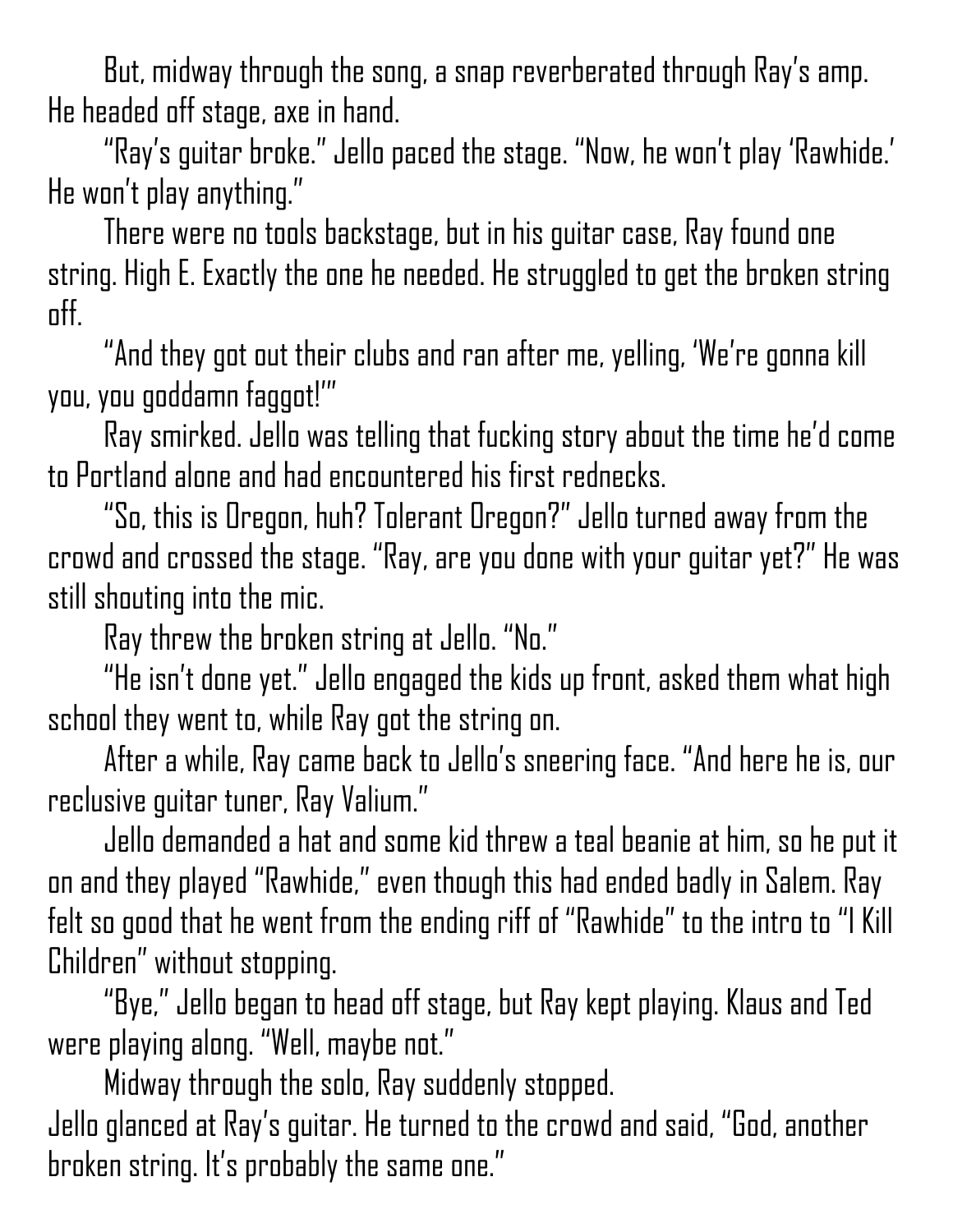Ray looked down at his Strat.

"Is it the same one?" He was screaming into the mic.

"Two." Ray picked them both up.

"Two, oh joyous popsicles." Jello began to walk off, still talking into the mic. "Maybe we'll finish this song after all."

Ray tore the strings off and threw them in Jello's direction.

Jello looked at Ray standing there; he didn't seem to have any intention of quitting. "Do you wanna hear the end of this song with the wrong strings?" He asked the audience.

"Yeah," Ray said. He looked at his boots, then the strings. He wanted nothing more than to sit on his amp until it was time to go home, but he also wanted to give their audience what they'd come for.

"Or, we can just leave." Jello paced toward the edge of the stage.

Ray stared the strings and looked up at Klaus imploringly. Klaus began to play again, going into the verse. Ted joined in. Ray approximated the riff, fumbled the start of the second solo…then it just clicked and the song came together.

\*\*\*

Jello waved ridiculously to the crowd with both hands. "Nighty-night, Portland." Off stage, he leaned against the wall next to Ray. "That was fucking great."

"With only four strings?" Ray was still breathing hard. Every song had been a huge mental effort after those two strings broke. He was exhausted.

"Even better," Klaus said.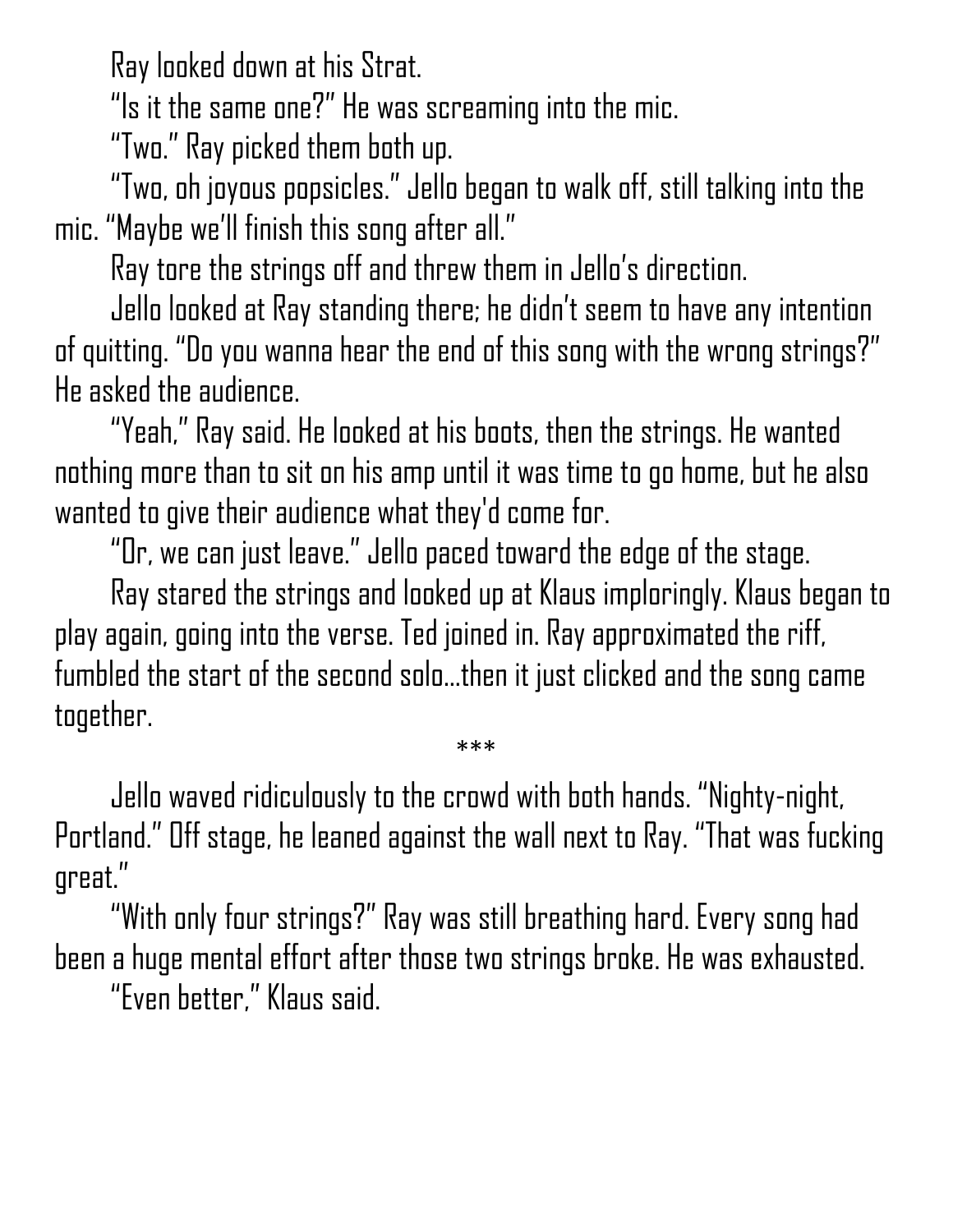## **DEAD KENNEDYS** I think there are of the

U.S. Cauds around, read

the words and

they agnee

Dead Kennedy .001 - Ray Vallum - Guitar, Echo - Was<br>
(east of the limitation of the verse was involved in a philosophical-<br>
sexual cult. Played in greaser band before<br>
Dead Kennedys. Likes film noir. Syd Barrett. lubricants, and electricity.

- Dead Kennedy .002 Klaus Plouride Bass, Vocals -<br>Parents knew Wally Cox. Ran pirate radio stations<br>in Detroit and Boston, WOMB. Ex-member of Nagic<br>Terry. Likes tape recorders, the Velvets, red food, and root canal work. Does not like formica.
- Dead Kennedy .004 Bruce (Ted) Slesinger Rogers<br>Drums Played drums since 12 years old. Stu Studied architecture. Came west to find music, but joined<br>Dead Kennedys instead. Likes "Leave It To Beaver", Tony Willaims, Jack Dejonnette, formica.
- Dead Kennedy .005 Jello Binfra Lead Vocals Former and current actor. Performed in the Healers, a<br>disease-rock outfit bent on creating living hell.<br>Has over 3000 records. "I am a human pinball, shot from place to place in a constant search for that which is truly bent."

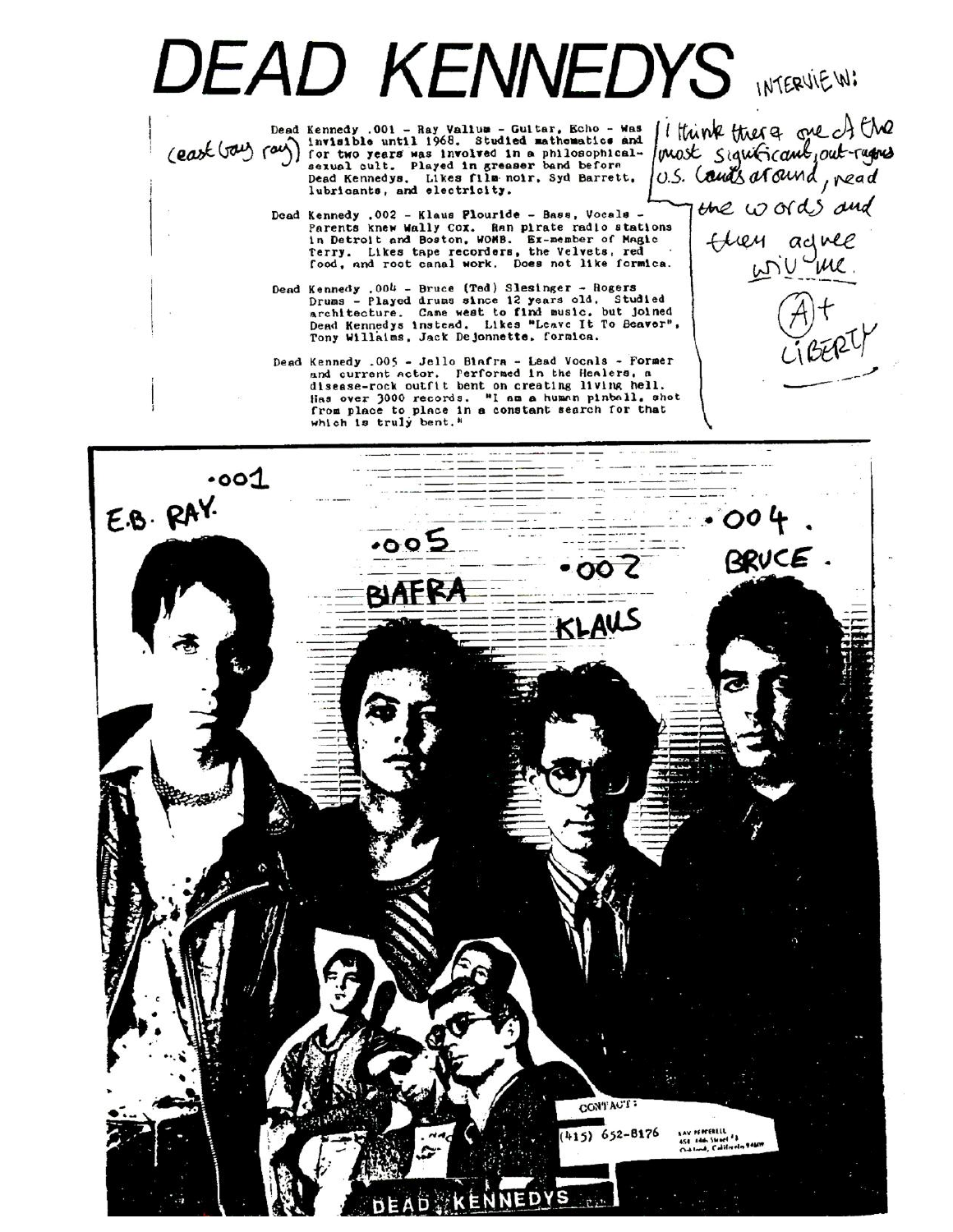"Ray"

Your band may have been known for the singer's bad voice and those oh-so political lyrics –good enough to get Tipper Gore's panties in a bunch– but, the first time I heard your music, it was the guitar that made my blood run hot.

In my teenage dreams, after the show, you were a rainfall of starving kisses the mysterious figure in the dark, ocean-salted skin in salt air.

But, you're a geeky little voice on the phone and the face I lit up in that bar was lined, so were the hands that signed my shirt. an old man, wearied by the hustle of selling records out the back of the van.

Even so, when you took the stage, nervous as you were thirty years ago, "Holiday in Cambodia" still shot nails through my boots, fixed me to the floor.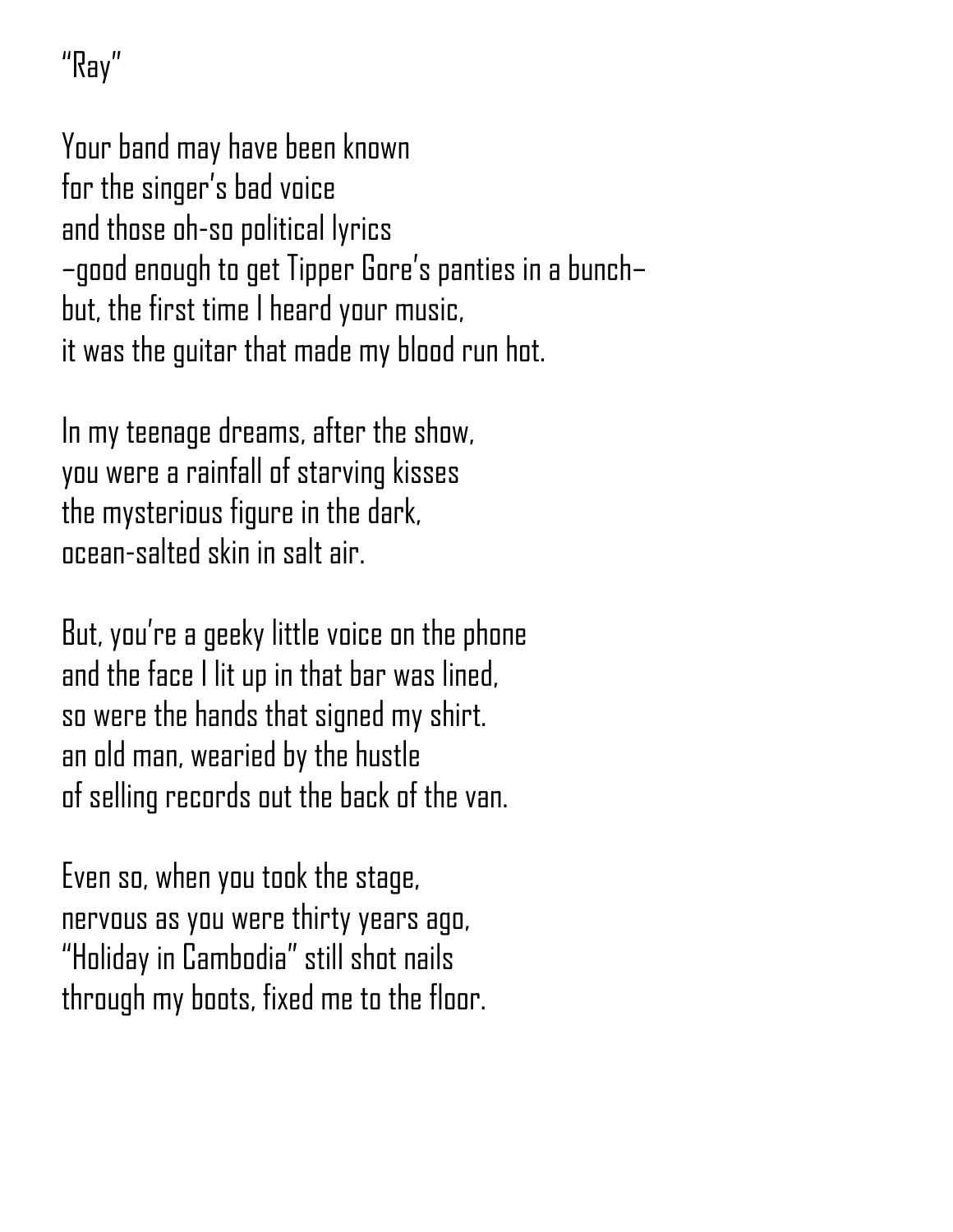